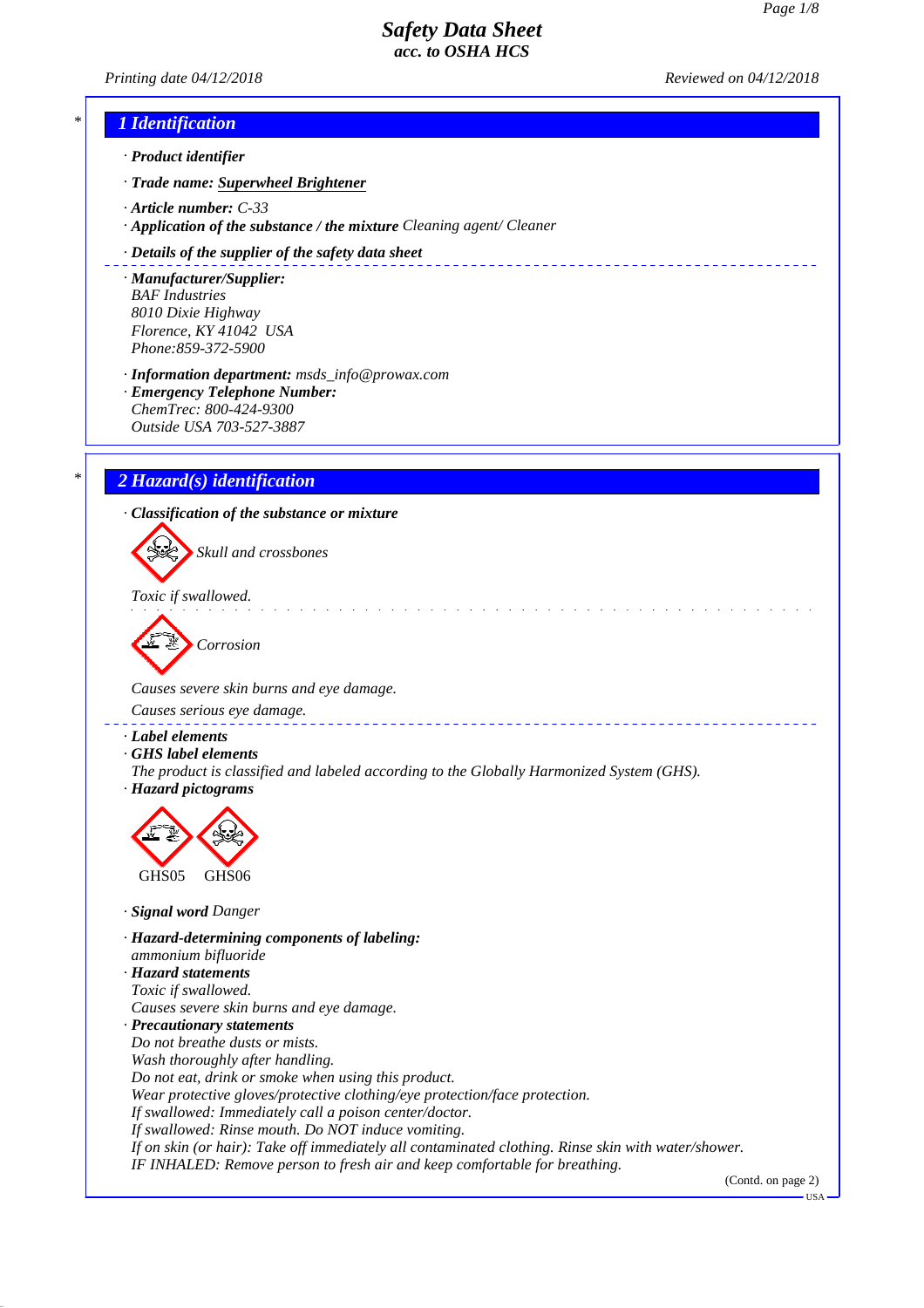*Printing date 04/12/2018 Reviewed on 04/12/2018*

#### *Trade name: Superwheel Brightener*

(Contd. of page 1) *If in eyes: Rinse cautiously with water for several minutes. Remove contact lenses, if present and easy to do. Continue rinsing.*

*Specific treatment (see on this label).*

*Wash contaminated clothing before reuse.*

*Store locked up.*

*Dispose of contents/container in accordance with local/regional/national/international regulations.*

*· Other hazards*

- *· Results of PBT and vPvB assessment*
- *· PBT: Not applicable.*
- *· vPvB: Not applicable.*

### *\* 3 Composition/information on ingredients*

*· Chemical characterization: Mixtures*

*· Description: Mixture of the substances listed below with nonhazardous additions.*

*· Dangerous components:*

*1341-49-7 ammonium bifluoride 10-25%*

*127087-87-0 surfactant ≤2.5%*

### *\* 4 First-aid measures*

#### *· Description of first aid measures*

*· General information:*

*Immediately remove any clothing soiled by the product.*

- *In case of irregular breathing or respiratory arrest provide artificial respiration.*
- *· After inhalation: In case of unconsciousness place patient stably in side position for transportation.*
- *· After skin contact: Immediately wash with water and soap and rinse thoroughly.*
- *· After eye contact: Rinse opened eye for several minutes under running water. Then consult a doctor.*
- *· After swallowing:*
- *Do not induce vomiting; immediately call for medical help.*
- *Drink copious amounts of water and provide fresh air. Immediately call a doctor.*
- *· Information for doctor:*
- *· Most important symptoms and effects, both acute and delayed No further relevant information available.*
- *· Indication of any immediate medical attention and special treatment needed*
- *No further relevant information available.*

## *\* 5 Fire-fighting measures*

- *· Extinguishing media*
- *· Suitable extinguishing agents: Use fire fighting measures that suit the environment.*
- *· Special hazards arising from the substance or mixture No further relevant information available.*
- *· Advice for firefighters*
- *· Protective equipment: No special measures required.*

### *\* 6 Accidental release measures*

- *· Personal precautions, protective equipment and emergency procedures Wear protective equipment. Keep unprotected persons away. · Environmental precautions: Dilute with plenty of water.*
- *Do not allow to enter sewers/ surface or ground water.*
- *· Methods and material for containment and cleaning up:*
- *Absorb with liquid-binding material (sand, diatomite, acid binders, universal binders, sawdust). Use neutralizing agent.*

(Contd. on page 3)

USA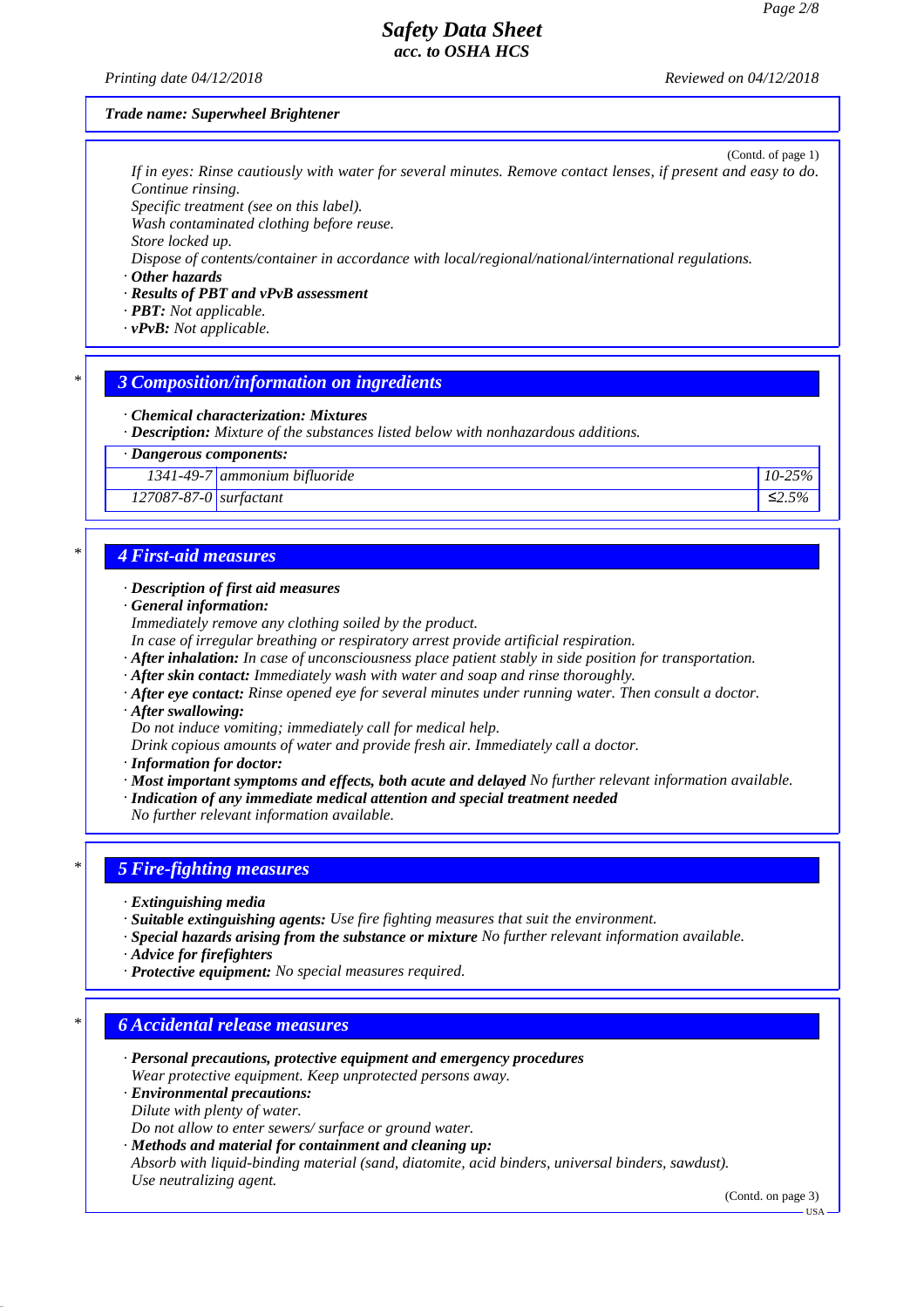*Printing date 04/12/2018 Reviewed on 04/12/2018*

#### *Trade name: Superwheel Brightener*

*Dispose contaminated material as waste according to item 13. Ensure adequate ventilation. · Reference to other sections*

- *See Section 7 for information on safe handling.*
- *See Section 8 for information on personal protection equipment.*
- *See Section 13 for disposal information.*

### *\* 7 Handling and storage*

- *· Handling:*
- *· Precautions for safe handling No special precautions are necessary if used correctly.*
- *· Information about protection against explosions and fires: No special measures required.*
- *· Conditions for safe storage, including any incompatibilities*
- *· Storage:*
- *· Requirements to be met by storerooms and receptacles: No special requirements.*
- *· Information about storage in one common storage facility: Not required.*
- *· Further information about storage conditions: Keep receptacle tightly sealed.*
- *· Specific end use(s) No further relevant information available.*

### *\* 8 Exposure controls/personal protection*

- *· Additional information about design of technical systems: No further data; see item 7.*
- *· Control parameters*
- *· Components with limit values that require monitoring at the workplace: The product does not contain any relevant quantities of materials with critical values that have to be monitored at the workplace.*
- *· Additional information: The lists that were valid during the creation were used as basis.*
- *· Exposure controls*
- *· Personal protective equipment:*
- *· General protective and hygienic measures:*
- *Keep away from foodstuffs, beverages and feed. Immediately remove all soiled and contaminated clothing. Wash hands before breaks and at the end of work. Avoid contact with the eyes. Avoid contact with the eyes and skin.*
- *· Breathing equipment: Not required.*
- *· Protection of hands:*



*Protective gloves*

*The glove material has to be impermeable and resistant to the product/ the substance/ the preparation. Due to missing tests no recommendation to the glove material can be given for the product/ the preparation/ the chemical mixture.*

*Selection of the glove material on consideration of the penetration times, rates of diffusion and the degradation*

*· Material of gloves*

*The selection of the suitable gloves does not only depend on the material, but also on further marks of quality and varies from manufacturer to manufacturer. As the product is a preparation of several substances, the resistance of the glove material can not be calculated in advance and has therefore to be checked prior to the application.*

*· Penetration time of glove material*

*The exact break through time has to be found out by the manufacturer of the protective gloves and has to be observed.*

(Contd. on page 4)

(Contd. of page 2)

 $-1$ ISA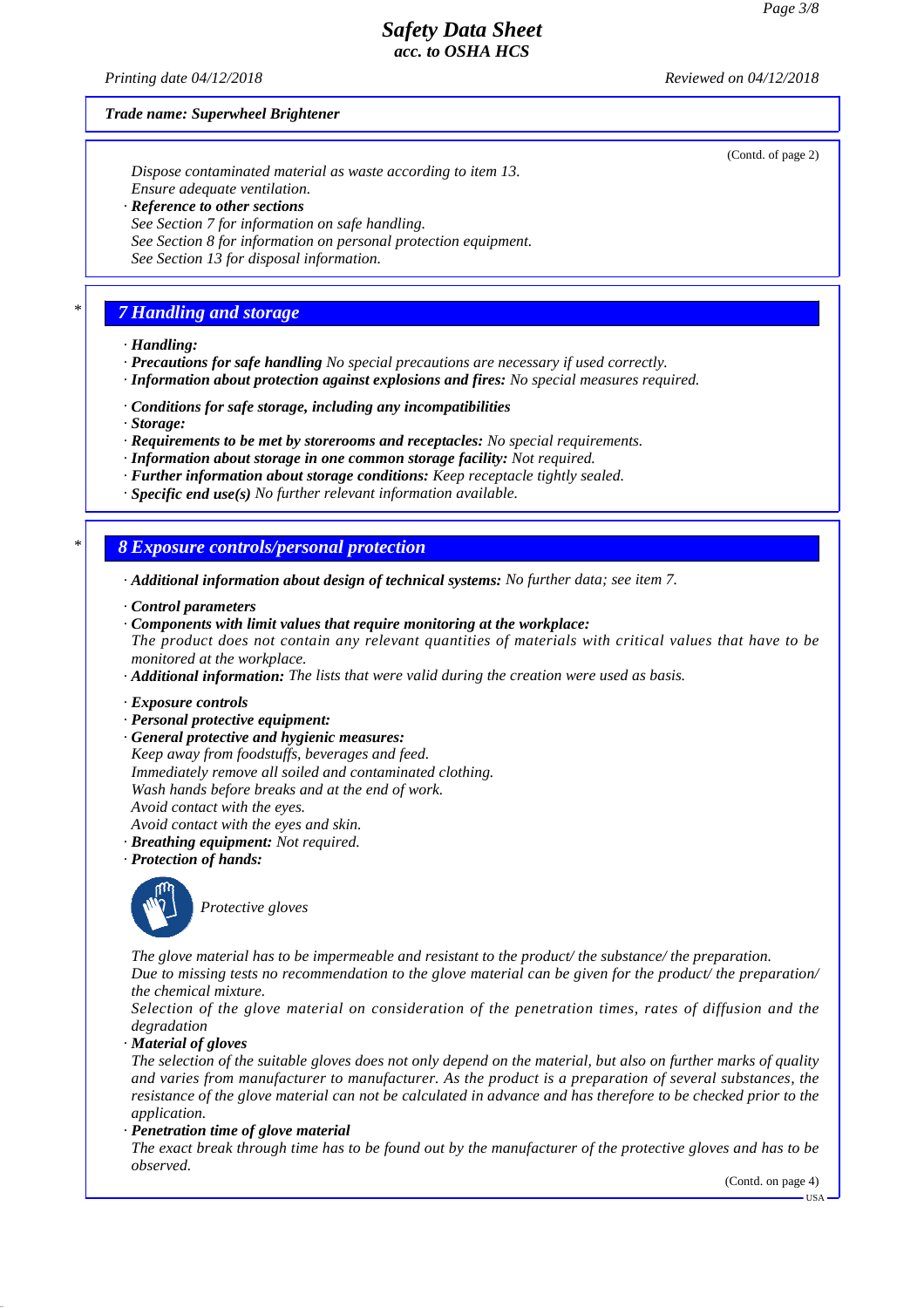*Printing date 04/12/2018 Reviewed on 04/12/2018*

(Contd. of page 3)

*Trade name: Superwheel Brightener*

*· Eye protection:*



*Tightly sealed goggles*

# *\* 9 Physical and chemical properties*

| · Information on basic physical and chemical properties      |                                               |  |
|--------------------------------------------------------------|-----------------------------------------------|--|
| · General Information<br>$\cdot$ Appearance:                 |                                               |  |
| Form:                                                        | Liquid                                        |  |
| Color:                                                       | Dark purple                                   |  |
| $\cdot$ Odor:                                                | <b>Odorless</b>                               |  |
| ⋅ Odor threshold:                                            | Not determined.                               |  |
| $\cdot$ pH-value at 20 $\textdegree$ C (68 $\textdegree$ F): | 3                                             |  |
| $\cdot$ Change in condition                                  |                                               |  |
| <b>Melting point/Melting range:</b>                          | Undetermined.                                 |  |
| <b>Boiling point/Boiling range:</b>                          | 100 °C (212 °F)                               |  |
| · Flash point:                                               | Not applicable.                               |  |
| · Flammability (solid, gaseous):                             | Not applicable.                               |  |
| · Decomposition temperature:                                 | Not determined.                               |  |
| $\cdot$ Auto igniting:                                       | Product is not selfigniting.                  |  |
| · Danger of explosion:                                       | Product does not present an explosion hazard. |  |
| $\cdot$ Explosion limits:                                    |                                               |  |
| Lower:                                                       | Not determined.                               |  |
| <b>Upper:</b>                                                | Not determined.                               |  |
| $\cdot$ Vapor pressure at 20 $\cdot$ C (68 $\cdot$ F):       | 23 hPa (17.3 mm Hg)                           |  |
| $\cdot$ Density at 20 $\cdot$ C (68 $\cdot$ F):              | $1.0437$ g/cm <sup>3</sup> (8.7097 lbs/gal)   |  |
| · Relative density                                           | Not determined.                               |  |
| · Vapor density                                              | Not determined.                               |  |
| $\cdot$ Evaporation rate                                     | Not determined.                               |  |
| · Solubility in / Miscibility with                           |                                               |  |
| Water:                                                       | Fully miscible.                               |  |
| · Partition coefficient (n-octanol/water): Not determined.   |                                               |  |
| · Viscosity:                                                 |                                               |  |
| Dynamic:                                                     | Not determined                                |  |
| Kinematic at 40 $\textdegree$ C (104 $\textdegree$ F):       | $<20.5$ mm <sup>2</sup> /s                    |  |
| · Solvent content:                                           |                                               |  |
| Water:                                                       | 83.3%                                         |  |
| <b>VOC</b> content:                                          | 0.00%                                         |  |
| Solids content:                                              | 16.7%                                         |  |
| $·$ Other information                                        | No further relevant information available.    |  |
|                                                              |                                               |  |

# *\* 10 Stability and reactivity*

*· Reactivity No further relevant information available.*

(Contd. on page 5)

USA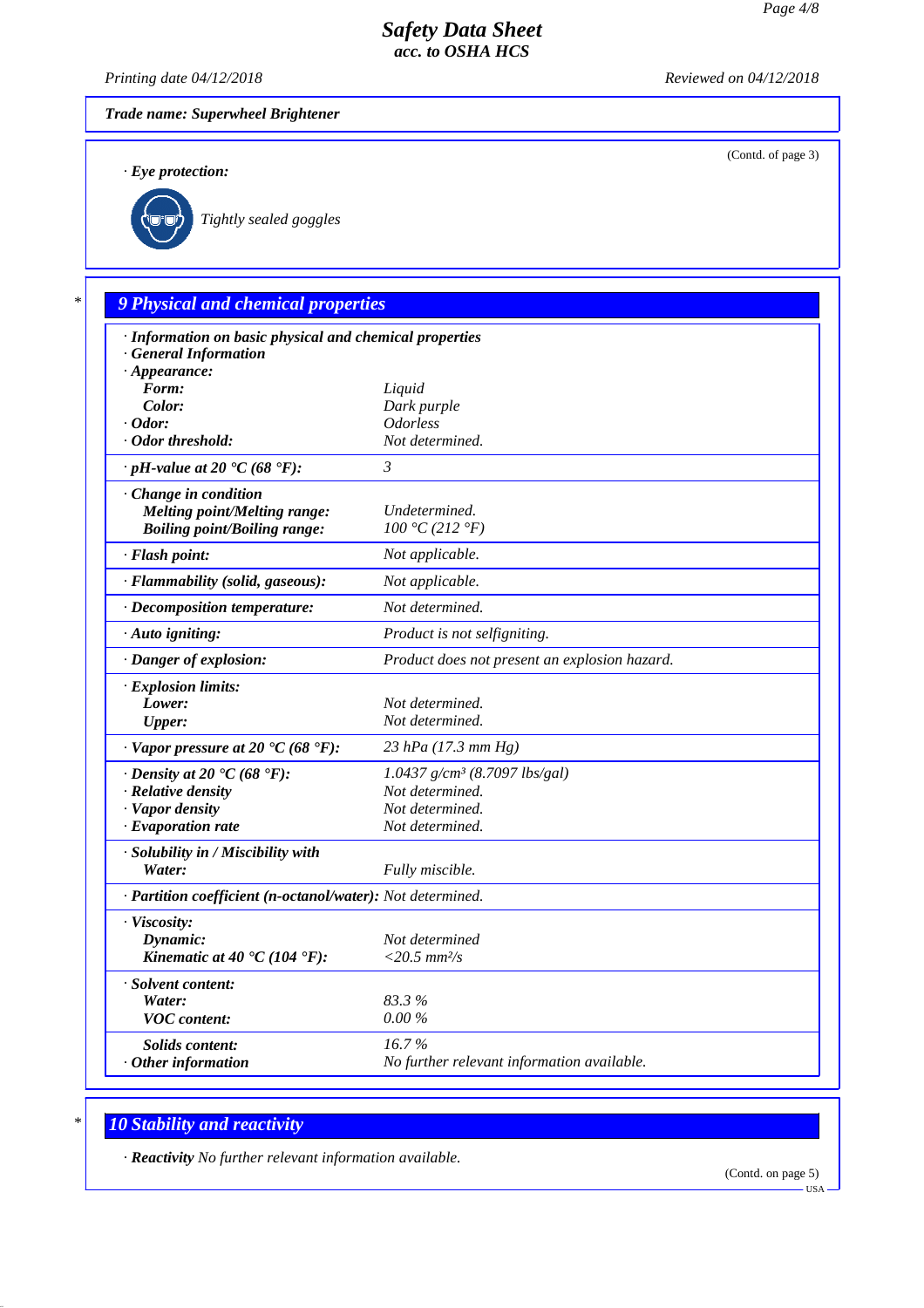*Printing date 04/12/2018 Reviewed on 04/12/2018*

(Contd. of page 4)

*Trade name: Superwheel Brightener*

*· Chemical stability*

- *· Thermal decomposition / conditions to be avoided: No decomposition if used according to specifications.*
- *· Possibility of hazardous reactions No dangerous reactions known.*
- *· Conditions to avoid No further relevant information available.*
- *· Incompatible materials: No further relevant information available.*
- *· Hazardous decomposition products: No dangerous decomposition products known.*

### *\* 11 Toxicological information*

- *· Information on toxicological effects*
- *· Acute toxicity:*
- *· Primary irritant effect:*
- *· on the skin: Caustic effect on skin and mucous membranes.*
- *· on the eye:*
- *Strong caustic effect.*

*Strong irritant with the danger of severe eye injury.*

- *· Sensitization: No sensitizing effects known.*
- *· Additional toxicological information:*

*The product shows the following dangers according to internally approved calculation methods for preparations:*

*Toxic*

- *Corrosive*
- *Irritant*

*Swallowing will lead to a strong caustic effect on mouth and throat and to the danger of perforation of esophagus and stomach.*

*· Carcinogenic categories*

*· IARC (International Agency for Research on Cancer)*

*1341-49-7 ammonium bifluoride 3* 

*· NTP (National Toxicology Program)*

*None of the ingredients is listed.*

#### *· OSHA-Ca (Occupational Safety & Health Administration)*

*None of the ingredients is listed.*

### *\* 12 Ecological information*

*· Toxicity*

- *· Aquatic toxicity: No further relevant information available.*
- *· Persistence and degradability No further relevant information available.*
- *· Behavior in environmental systems:*
- *· Bioaccumulative potential No further relevant information available.*
- *· Mobility in soil No further relevant information available.*
- *· Additional ecological information:*

*· General notes:*

*Water hazard class 1 (Self-assessment): slightly hazardous for water*

*Do not allow undiluted product or large quantities of it to reach ground water, water course or sewage system.*

*Must not reach bodies of water or drainage ditch undiluted or unneutralized.*

- *· Results of PBT and vPvB assessment*
- *· PBT: Not applicable.*
- *· vPvB: Not applicable.*
- *· Other adverse effects No further relevant information available.*

(Contd. on page 6)

USA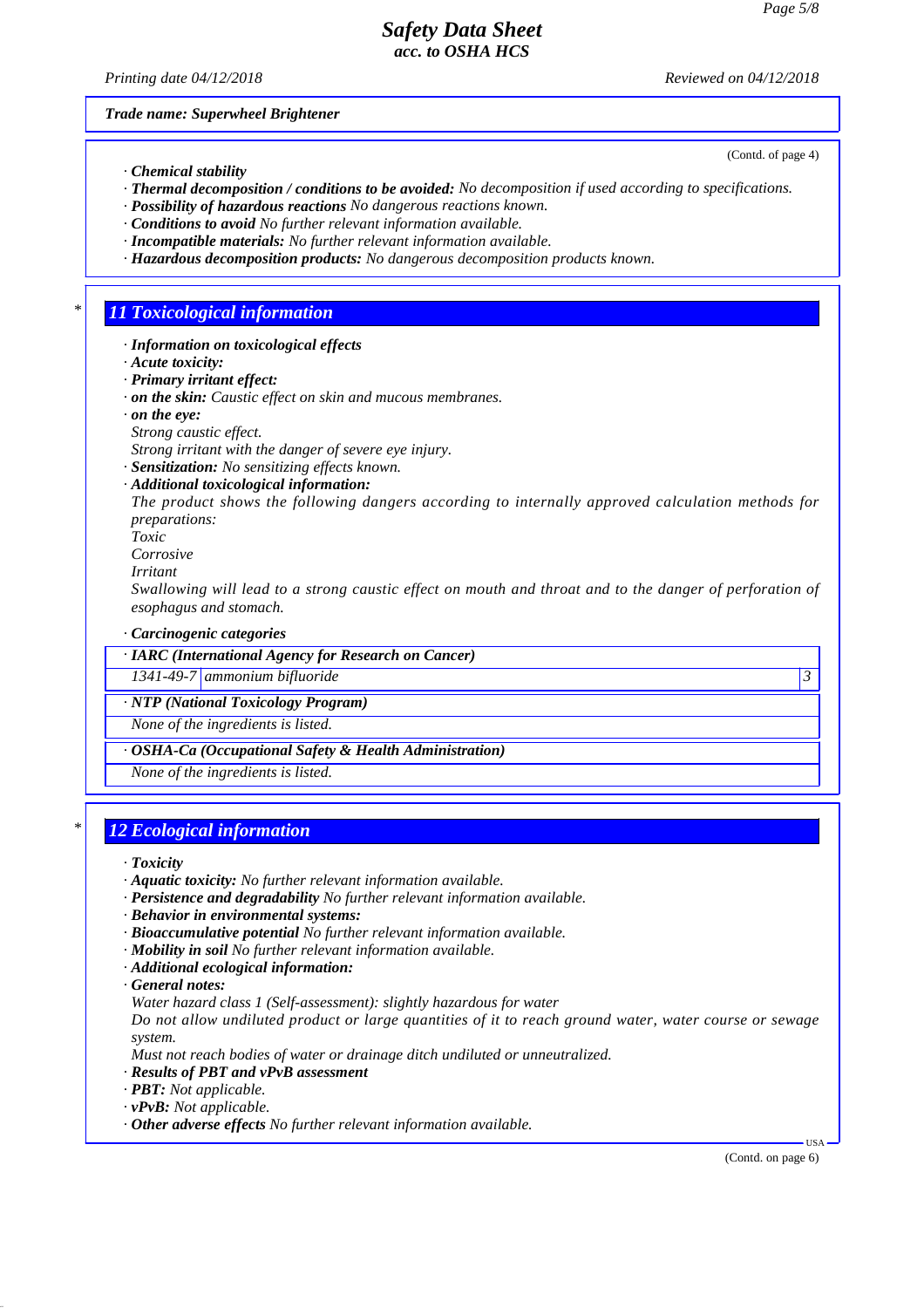*Printing date 04/12/2018 Reviewed on 04/12/2018*

(Contd. of page 5)

# *13 Disposal considerations*

*Trade name: Superwheel Brightener*

*· Waste treatment methods*

*· Recommendation:*

*Must not be disposed of together with household garbage. Do not allow product to reach sewage system.*

- *· Uncleaned packagings:*
- *· Recommendation: Disposal must be made according to official regulations.*
- *· Recommended cleansing agent: Water, if necessary with cleansing agents.*

| · UN-Number                                                                                                                                                                                                                                                      |                                                                                   |
|------------------------------------------------------------------------------------------------------------------------------------------------------------------------------------------------------------------------------------------------------------------|-----------------------------------------------------------------------------------|
| · DOT, ADR, IMDG, IATA                                                                                                                                                                                                                                           | UN3264                                                                            |
| · UN proper shipping name                                                                                                                                                                                                                                        |                                                                                   |
| $\cdot$ DOT                                                                                                                                                                                                                                                      | Corrosive liquid, acidic, inorganic, n.o.s. (Ammonium                             |
| $\cdot$ ADR                                                                                                                                                                                                                                                      | hydrogendifluoride)<br>3264 Corrosive liquid, acidic, inorganic, n.o.s. (Ammonium |
|                                                                                                                                                                                                                                                                  | hydrogendifluoride)                                                               |
| $\cdot$ IMDG, IATA                                                                                                                                                                                                                                               | CORROSIVE LIQUID, ACIDIC, INORGANIC, N.O.S.                                       |
|                                                                                                                                                                                                                                                                  | (AMMONIUM HYDROGENDIFLUORIDE)                                                     |
| · Transport hazard class(es)                                                                                                                                                                                                                                     |                                                                                   |
| $\cdot$ DOT                                                                                                                                                                                                                                                      |                                                                                   |
|                                                                                                                                                                                                                                                                  |                                                                                   |
|                                                                                                                                                                                                                                                                  |                                                                                   |
|                                                                                                                                                                                                                                                                  |                                                                                   |
|                                                                                                                                                                                                                                                                  |                                                                                   |
| · Class                                                                                                                                                                                                                                                          | 8 Corrosive substances                                                            |
| · Label                                                                                                                                                                                                                                                          | 8                                                                                 |
|                                                                                                                                                                                                                                                                  | <u>.</u>                                                                          |
| ADR, IMDG, IATA                                                                                                                                                                                                                                                  |                                                                                   |
|                                                                                                                                                                                                                                                                  | 8 Corrosive substances                                                            |
|                                                                                                                                                                                                                                                                  | 8                                                                                 |
|                                                                                                                                                                                                                                                                  |                                                                                   |
|                                                                                                                                                                                                                                                                  | $I\!I$                                                                            |
|                                                                                                                                                                                                                                                                  |                                                                                   |
|                                                                                                                                                                                                                                                                  | No                                                                                |
|                                                                                                                                                                                                                                                                  | Warning: Corrosive substances                                                     |
|                                                                                                                                                                                                                                                                  | 80                                                                                |
|                                                                                                                                                                                                                                                                  | $F-A, S-B$                                                                        |
|                                                                                                                                                                                                                                                                  | Acids                                                                             |
|                                                                                                                                                                                                                                                                  | B                                                                                 |
| · Class<br>· Label<br>· Packing group<br>· DOT, ADR, IMDG, IATA<br>· Environmental hazards:<br>· Marine pollutant:<br>· Special precautions for user<br>· Danger code (Kemler):<br>· EMS Number:<br>· Segregation groups<br>· Stowage Category<br>· Stowage Code | SW2 Clear of living quarters.                                                     |
| · Transport in bulk according to Annex II of<br><b>MARPOL73/78 and the IBC Code</b>                                                                                                                                                                              | Not applicable.                                                                   |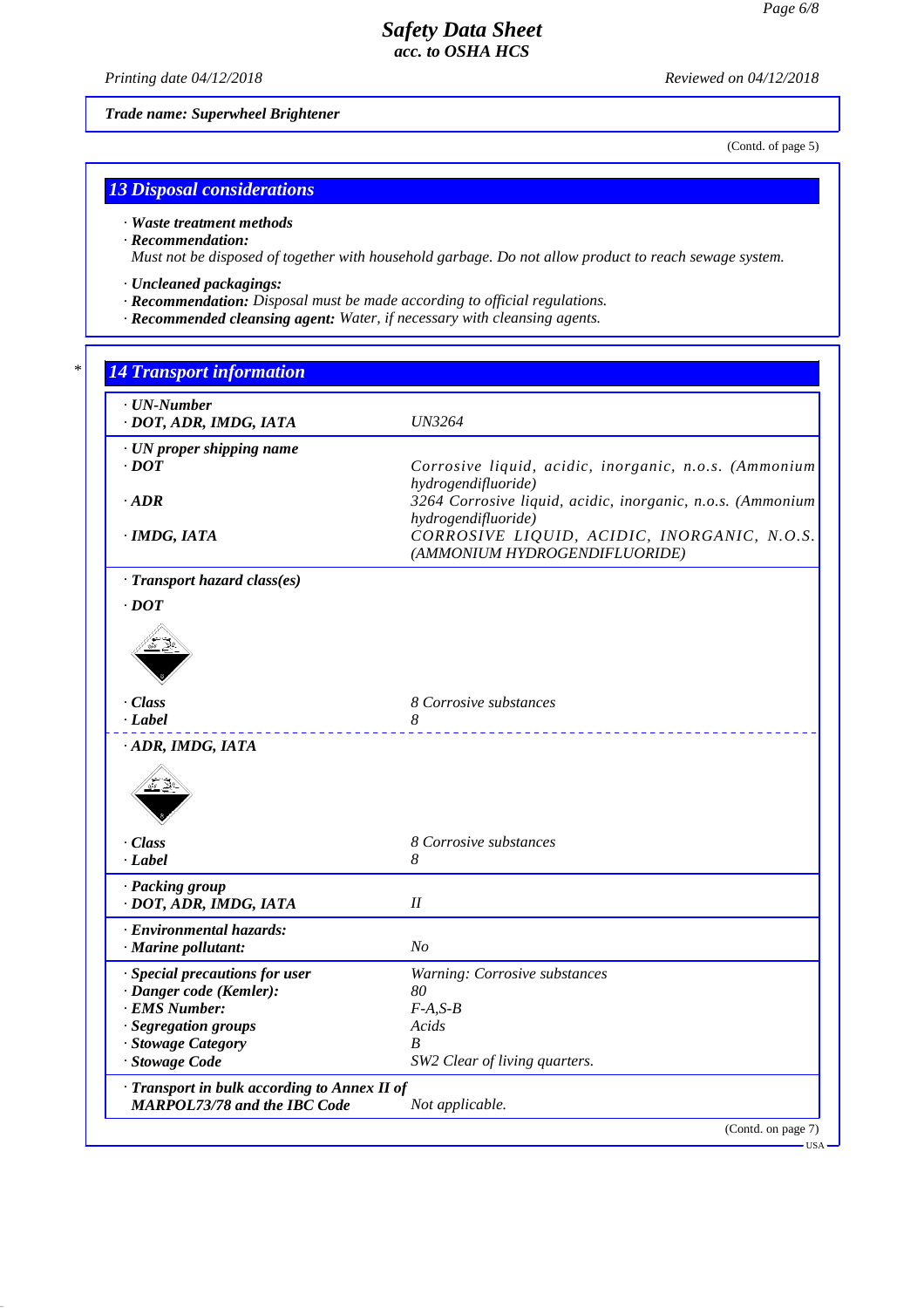*Printing date 04/12/2018 Reviewed on 04/12/2018*

*Trade name: Superwheel Brightener*

| On passenger aircraft/rail: 1 L                     |
|-----------------------------------------------------|
| On cargo aircraft only: 30 L                        |
|                                                     |
| Code: E2                                            |
| Maximum net quantity per inner packaging: 30 ml     |
| Maximum net quantity per outer packaging: 500 ml    |
|                                                     |
| IL                                                  |
| Code: E2                                            |
| Maximum net quantity per inner packaging: 30 ml     |
| Maximum net quantity per outer packaging: 500 ml    |
| UN 3264 CORROSIVE LIQUID, ACIDIC, INORGANIC, N.O.S. |
| (AMMONIUM HYDROGENDIFLUORIDE), 8, II                |
|                                                     |

# *\* 15 Regulatory information*

*· Safety, health and environmental regulations/legislation specific for the substance or mixture · Sara*

| · Section 355 (extremely hazardous substances):                    |    |
|--------------------------------------------------------------------|----|
| None of the ingredients is listed.                                 |    |
| · Section 313 (Specific toxic chemical listings):                  |    |
| None of the ingredients is listed.                                 |    |
| · TSCA (Toxic Substances Control Act) All ingredients are listed   |    |
| · TSCA new (21st Century Act) (Substances not listed)              |    |
| · Proposition 65                                                   |    |
| Chemicals known to cause cancer:                                   |    |
| None of the ingredients is listed.                                 |    |
| Chemicals known to cause reproductive toxicity for females:        |    |
| None of the ingredients is listed.                                 |    |
| Chemicals known to cause reproductive toxicity for males:          |    |
| None of the ingredients is listed.                                 |    |
| Chemicals known to cause developmental toxicity:                   |    |
| None of the ingredients is listed.                                 |    |
| · Carcinogenic categories                                          |    |
| · EPA (Environmental Protection Agency)                            |    |
| None of the ingredients is listed.                                 |    |
| · TLV (Threshold Limit Value established by ACGIH)                 |    |
| 1341-49-7 ammonium bifluoride                                      | A4 |
| · NIOSH-Ca (National Institute for Occupational Safety and Health) |    |
| None of the ingredients is listed.                                 |    |
| <b>GHS</b> label elements                                          |    |
|                                                                    |    |

*The product is classified and labeled according to the Globally Harmonized System (GHS).*

(Contd. on page 8)